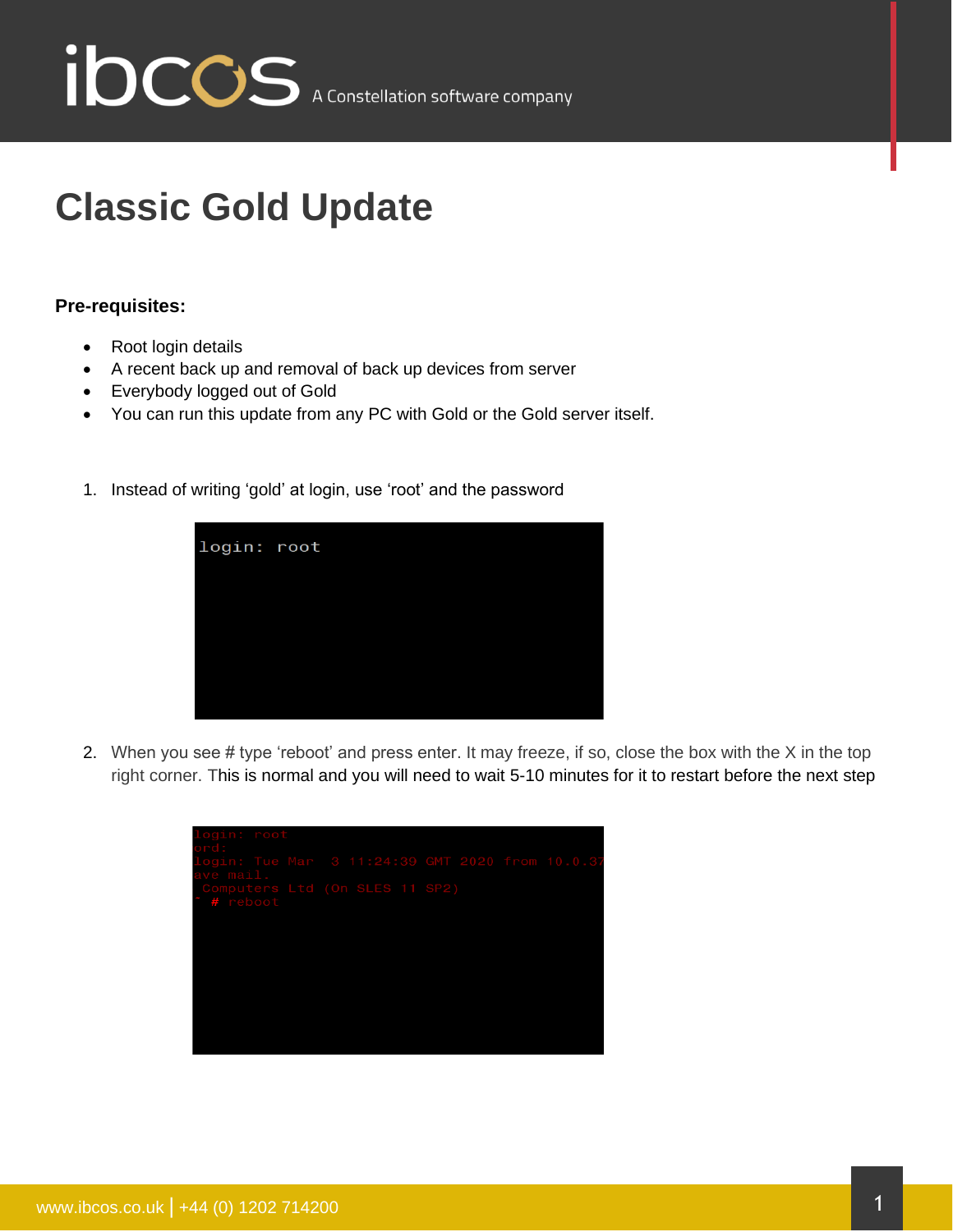

3. If you had to close it, now reopen and log in again as 'root'. When you are at the #, type 'loadgoldcd' and press enter



4. You will be asked if you wish to continue, press 'y' to continue and 'n' to cancel

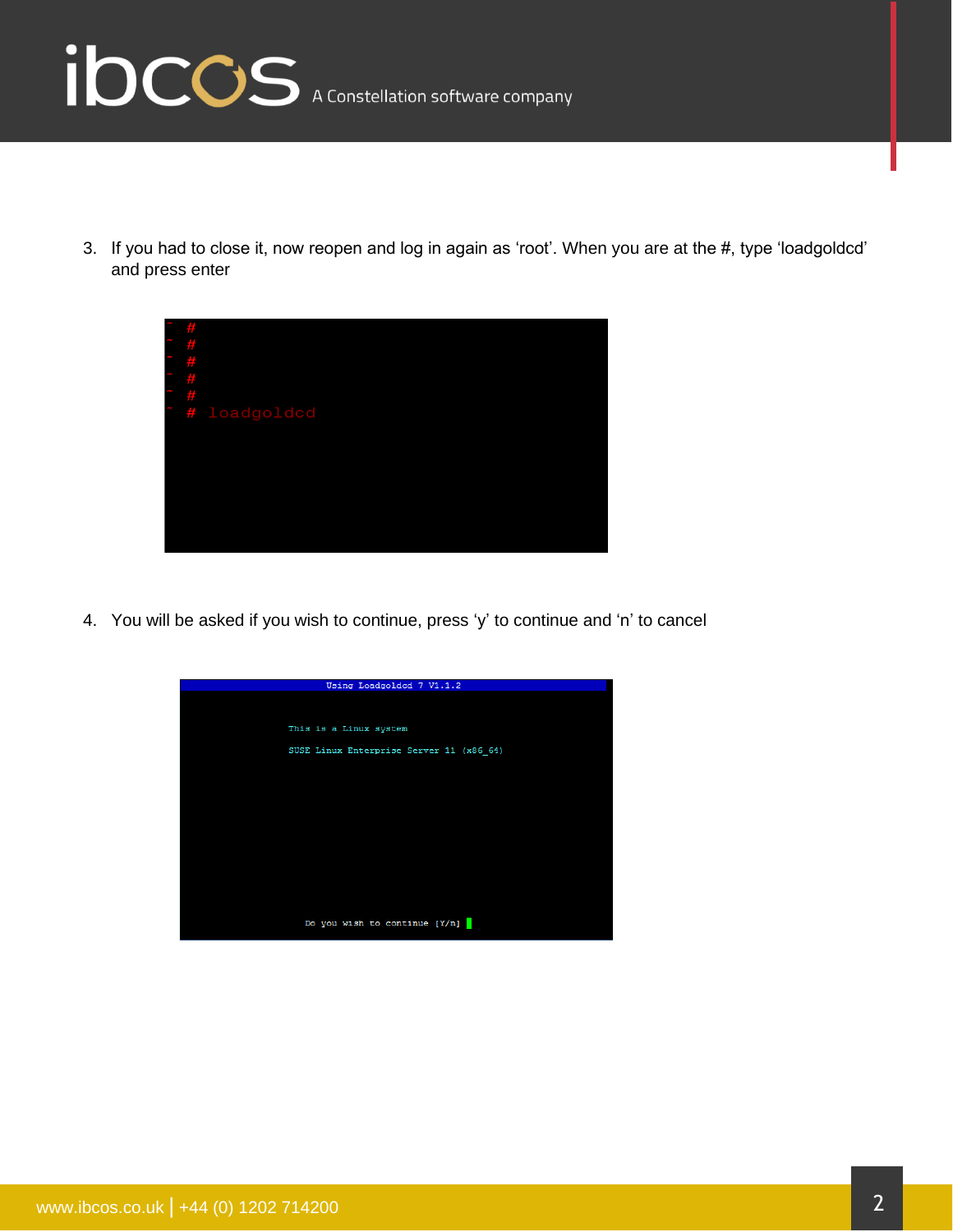## ibccos A Constellation software company

5. Press 2 and enter



6. You will need to press 'y' or 'n' and enter to confirm whether you have a recent successful back up or not

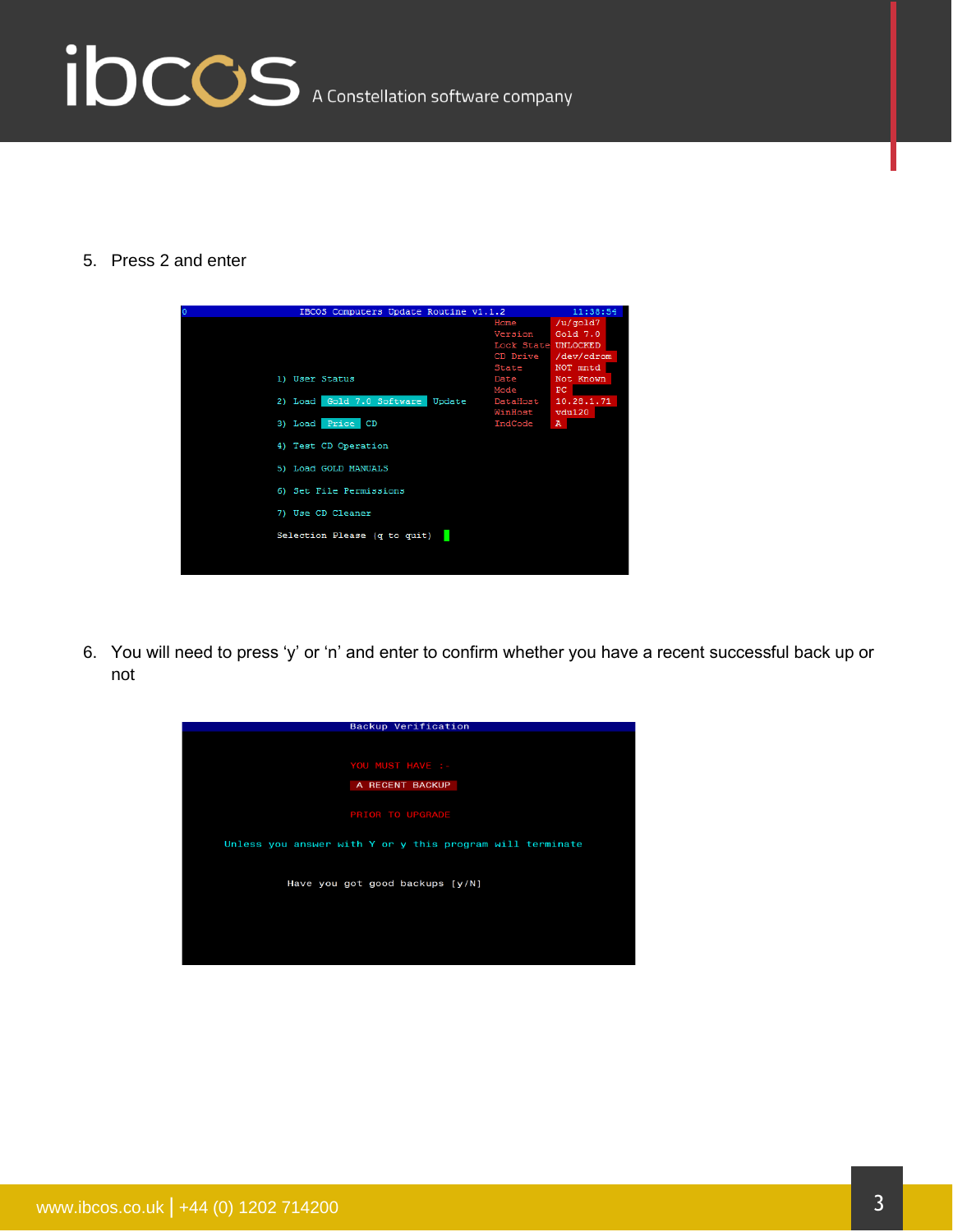## ibccos A Constellation software company

7. Now you will see some screens going through the update process



8. When it has finished you will see the #, type 'reboot' again the same as step 2, it may freeze, if so, close the box with the X in the top right corner and wait 5 minutes before reopening it if you need to.